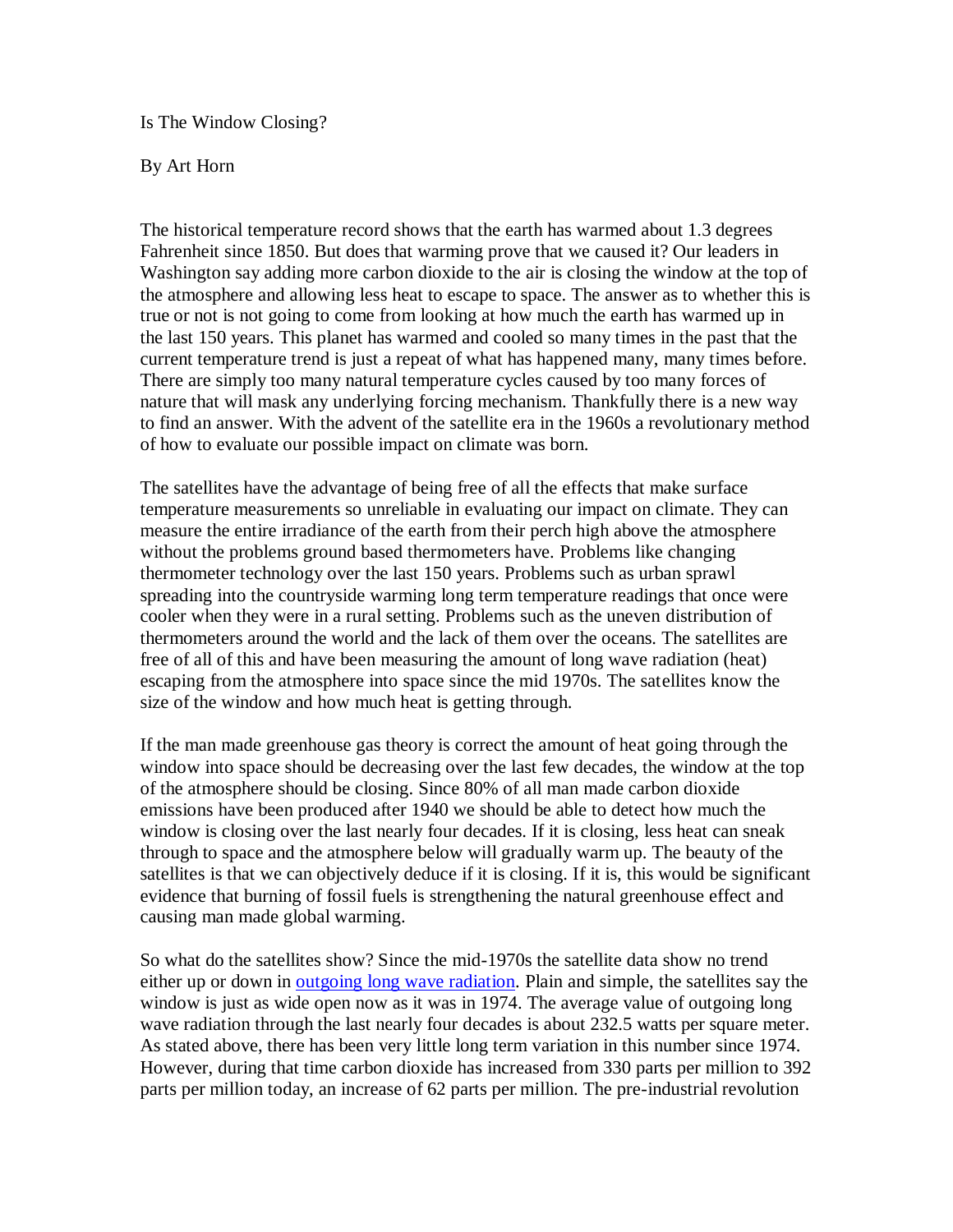carbon dioxide base line value is about 280 parts per million. Since then we have seen a rise of 112 parts per million. The 62 parts per million rise since 1974 represents a 55% increase in atmospheric carbon dioxide over the 1850 level. Surly such a significant rise in carbon dioxide should be closing the window up there, if the theory is correct, but it's not.

Is it possible that in some places the window is closing and not in others? No, it doesn't matter where you look. The data shows no trend up or down at either of the poles. Water vapor is most of the greenhouse effect but at the poles, where there is much less water vapor due to the colder temperature, carbon dioxide is a more significant warming agent. But even in those locations where it should be most obvious, there is no indication that the window is closing, at either pole. The data shows the window is not closing above the tropics where the largest amount of outgoing long wave radiation is found. If the greenhouse effect is becoming more potent the out going long wave radiation would show a noticeable decreasing trend over the last nearly four decades in all of these regions but it does not. If the trend were there the satellite data would detect it. Actually since 2003 the amount of heat escaping to space has increased slightly. This increase is just part of the small natural variation that occurs over time and likely does not represent any long term trend.

Real world evidence from nearly four decades of satellite data has proven that large increases in carbon dioxide have not shown any sign of closing the window at the top of the atmosphere. No amount of computer modeling or rhetoric from famous people or proclamations from large institutions or speeches from our leaders in Washington can change this. The data alone should be enough for thoughtful, reasonable people to reconsider the causes of climate change. Unfortunately we are dealing with people and institutions with many different agendas in the global warming arena. Many of these individuals and institutions have a major financial stake in bolstering the man made global warming scare. Makers of windmills and solar panels are not going to suddenly admit that the greenhouse effect is not getting stronger. Their entire livelihood depends on it. The recent scandals of failed alternative energy companies are everywhere. Billions and billions of taxpayer dollars are being sucked out of our bankrupt economy only to see it washed down the drain by failed wind and solar companies. All because our leaders will not recognize that the window up there above us is just as wide open as it always has been.